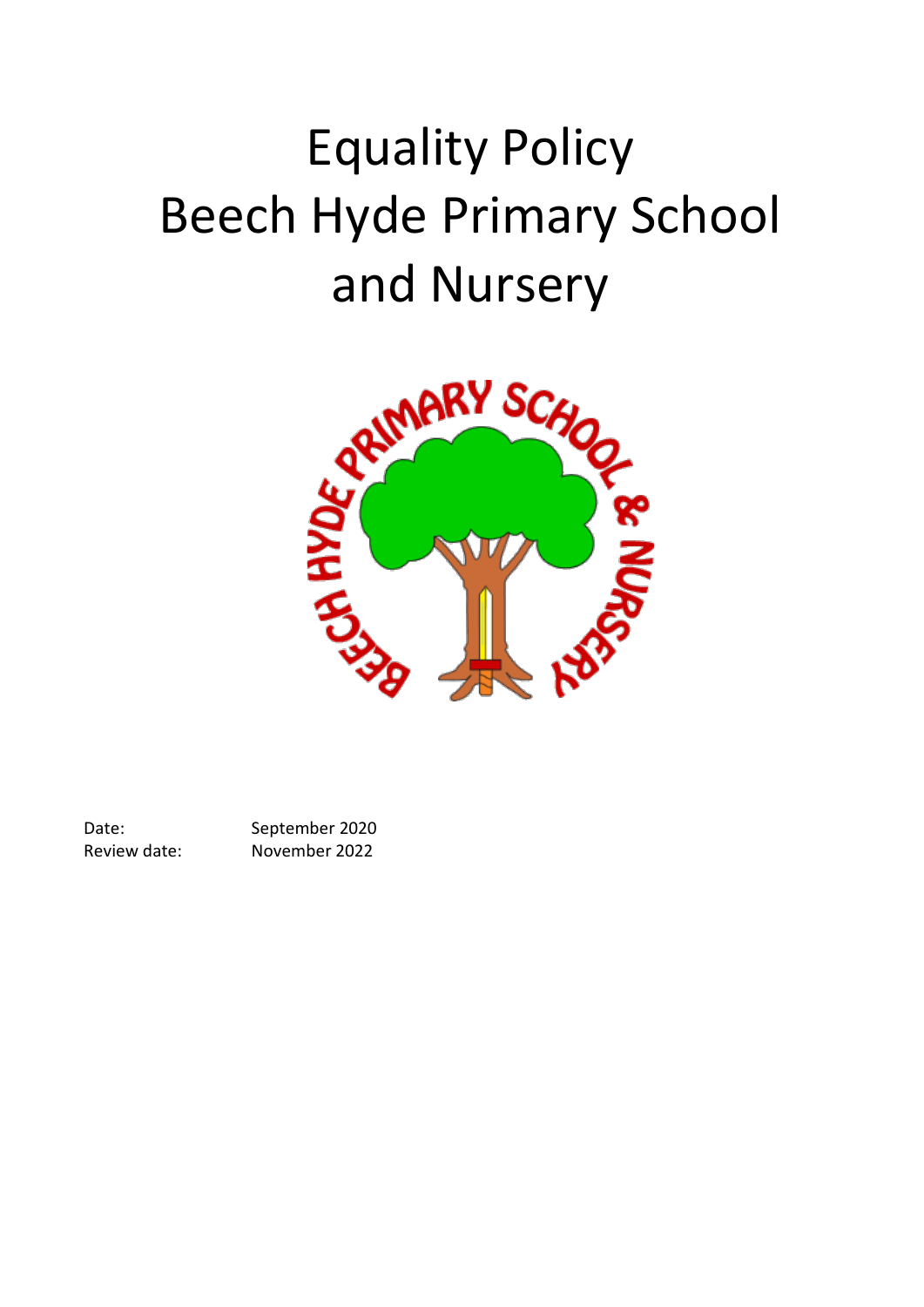

Equality Policy

| 1. | <b>RATIONALE</b> |                                                                                                                                                   |
|----|------------------|---------------------------------------------------------------------------------------------------------------------------------------------------|
|    | 1.1.1            | Beech Hyde Primary School and Nursery is dedicated to ensuring that all members of the                                                            |
|    |                  | school community and the wider community are treated equally, fairly, and with respect                                                            |
|    |                  | by the school and by each other. This applies to the school as a place of education, a<br>business, and an employer                               |
|    | 1.1.2            | Prejudice, discrimination, and victimisation are not tolerated, and we work hard to instil                                                        |
|    |                  | in our students a strong understanding of right and wrong, including the importance of                                                            |
|    |                  | inclusion, acceptance, and compassion towards others. The school's main priority is to                                                            |
|    |                  | provide the best education and care that we can and establish a cooperative working                                                               |
|    |                  | relationship between home and school, so as to aid the development, progress, and                                                                 |
|    |                  | needs of all our students                                                                                                                         |
|    | 1.1.3            | This policy sets out how the school will promote equality of opportunity regardless of                                                            |
|    |                  | race, sex (gender), transgender, disability, age, religion or belief and sexual orientation, in                                                   |
|    |                  | both the delivery of its services and the employment of its staff. It is adopted by Beech                                                         |
|    |                  | Hyde primary School and Nursery governing body in line with the Equality Act 2010 and is                                                          |
|    |                  | the foundation of all the school's other policies - particularly the special educational                                                          |
|    |                  | needs, admissions, appraisal, safeguarding, medical needs, anti-bullying and the<br>behaviour policies.                                           |
|    | 1.1.4            | This policy is fully reflected in our school's vision and values, which seek to promote good                                                      |
|    |                  | relationships between everyone in the school community, building an atmosphere of                                                                 |
|    |                  | mutual trust and confidence                                                                                                                       |
|    | 1.2              | <b>School Context</b>                                                                                                                             |
|    | 1.2.1            | Beech Hyde Primary School and Nursery is a smaller than average sized primary school                                                              |
|    |                  | extending from a morning Nursery to Year 6 with 189 pupils on roll from the 2020                                                                  |
|    |                  | January census. We are one of three schools within the ATLAS Multi Academy Trust, but                                                             |
|    |                  | currently the only Primary school within it. The school is situated in the heart of a                                                             |
|    |                  | residential area; accommodation around the school reflects the majority of the intake:                                                            |
|    | 1.2.2            | most is social housing.<br>Data from the January 2020 census shows that 15% of the school population are eligible                                 |
|    |                  | for free school meals (FSM). The proportion of children who have English as an Additional                                                         |
|    |                  | Language (EAL) is 7%.                                                                                                                             |
|    | 1.2.3            | The proportion of students with special educational needs (SEN) is 10% with 1% with an                                                            |
|    |                  | Educational Health Care Plan EHCP.                                                                                                                |
| 2. | <b>AIMS</b>      |                                                                                                                                                   |
|    | 2.1              | To provide an environment that promotes equality of opportunity for all our students                                                              |
|    |                  | and staff                                                                                                                                         |
|    | 2.2              | To eliminate unlawful direct and indirect discrimination                                                                                          |
|    | 2.3              | To guarantee that no one receives less favourable treatment on grounds of their age,                                                              |
|    |                  | ethnic origin, colour, disability, creed, marital status, nationality, race, religion, culture,                                                   |
|    |                  | sex (gender) or sexual orientation                                                                                                                |
|    | 2.4              | To eradicate bullying, harassment, prejudice, stereotyping and unfair discrimination<br>To value, celebrate and learn from our diverse population |
| 3. | 2.5              | <b>PROCEDURES</b>                                                                                                                                 |
|    |                  |                                                                                                                                                   |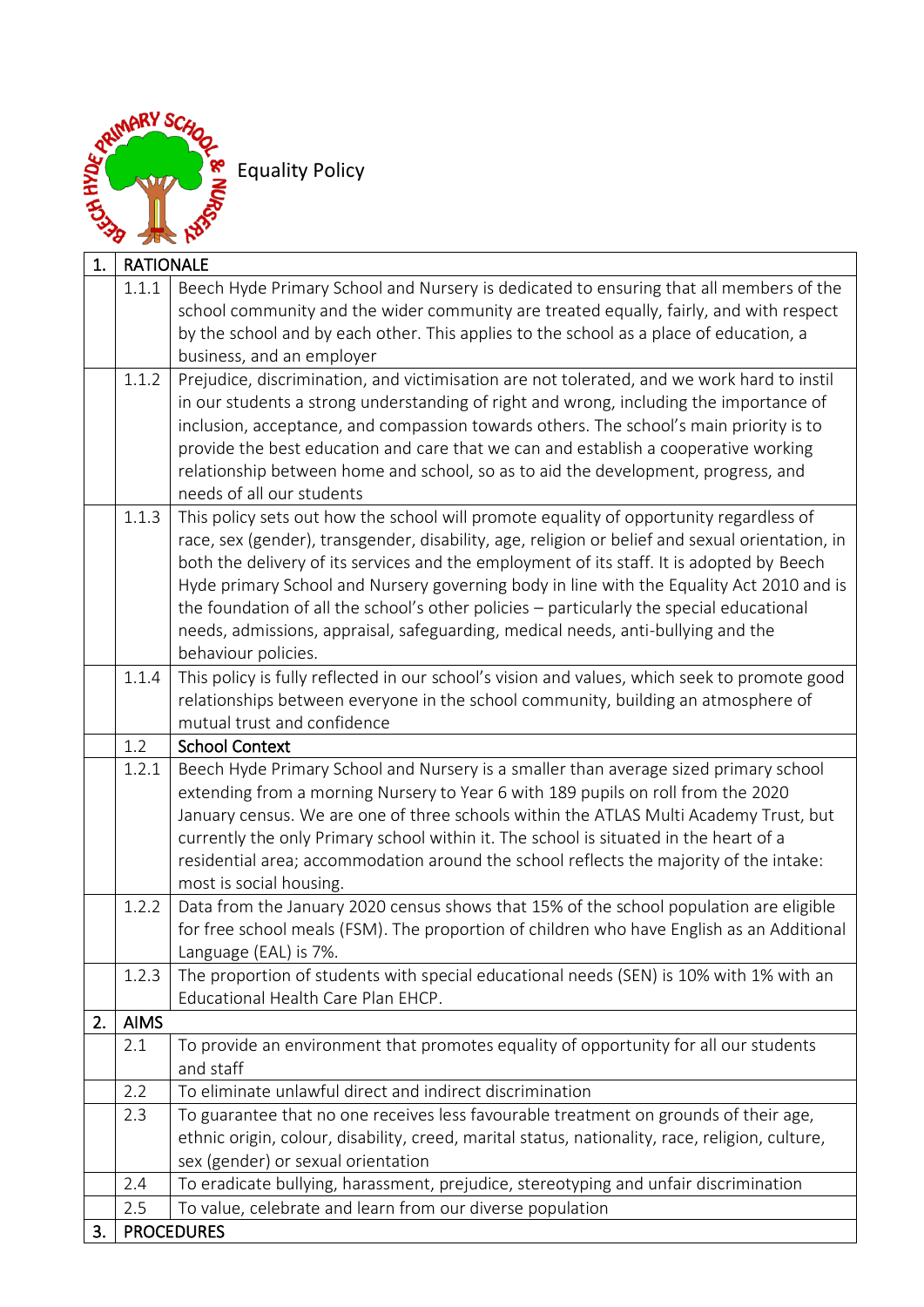| 3.1   | <b>Roles and Responsibilities</b>                                                           |
|-------|---------------------------------------------------------------------------------------------|
| 3.1.1 | Creating a school environment that promotes equality and challenges discrimination is a     |
|       | whole-school responsibility and requires all members of the school community to be          |
|       | actively involved in breaking down barriers to learning and barriers to social and          |
|       | emotional development that prejudice can create                                             |
| 3.1.2 | Individuals in the school are expected to take responsibility for supporting and promoting  |
|       | equality in school above and beyond the responsibilities listed below. The Deputy Head      |
|       | with responsibility for pastoral issues, has day-to-day responsibility for coordinating the |
|       | implementation of this policy                                                               |
| 3.2   | The governing body                                                                          |
|       | The governing body will:                                                                    |
| 3.2.1 | approve this policy with the help of the Head Teacher and the Deputy Head with              |
|       | responsibility for pastoral issues to ensure that it is implemented correctly throughout    |
|       | the school                                                                                  |
| 3.2.2 | ensure the school complies with all equality legislation                                    |
| 3.3   | The Head Teacher and Senior Leadership Team                                                 |
|       | The Head Teacher, with the support of the rest of the Senior Leadership Team, will:         |
| 3.3.1 | promote the equalities policy both within the school and externally to the rest of the      |
|       | community                                                                                   |
| 3.3.2 | ensure that all staff are aware of their roles and responsibilities regarding the promotion |
|       | and delivery of equality in school                                                          |
| 3.3.3 | report back to the governing body on how the policy is working through the Head             |
|       | Teacher's termly report to governors, which is a public document                            |
| 3.3.4 | and any amendments that they feel should be made, as well as feedback from staff,           |
|       | students and parents                                                                        |
| 3.3.5 | challenge inappropriate language and behaviour                                              |
| 3.3.6 | tackle bias and stereotyping                                                                |
| 3.3.7 | take appropriate action where discrimination or victimisation occurs                        |
|       | School staff have the following specific responsibilities                                   |

| <b>Responsibility for</b>                      | Key person                              |  |
|------------------------------------------------|-----------------------------------------|--|
| Single equality policy and audit               | Mrs Kate Harvey                         |  |
| Disability Equality                            | <b>Mrs Tracey Berry</b>                 |  |
| <b>SEN</b>                                     | Mrs Tracey Berry                        |  |
| <b>Accessibility Plan</b>                      | Mrs Tracey Berry                        |  |
| Gender equality                                | Mrs Kate Harvey                         |  |
| Sexuality equality                             | Mrs Kate Harvey                         |  |
| <b>Ethnicity Equality</b>                      | Mrs Kate Harvey                         |  |
| Disadvantaged students, progress and wellbeing | Mrs Tracey Berry                        |  |
| Anti - Bullying                                | Mrs Kate Harvey                         |  |
| Equallity and diversity in curriculum content  | <b>SLT</b>                              |  |
| Equality and diversity in pupil well being     | <b>SLT</b>                              |  |
| Equality and diversity - behaviour and         | Mrs Kate Harvey, Mrs Tracey Berry       |  |
| exclusions                                     |                                         |  |
| Participation in all aspects of school life    | Class teachers                          |  |
| Policy review                                  | Mrs Kate Harvey                         |  |
| <b>Communication and Publishing</b>            | Mrs Kate Harvey / Miss Charlotte Rogers |  |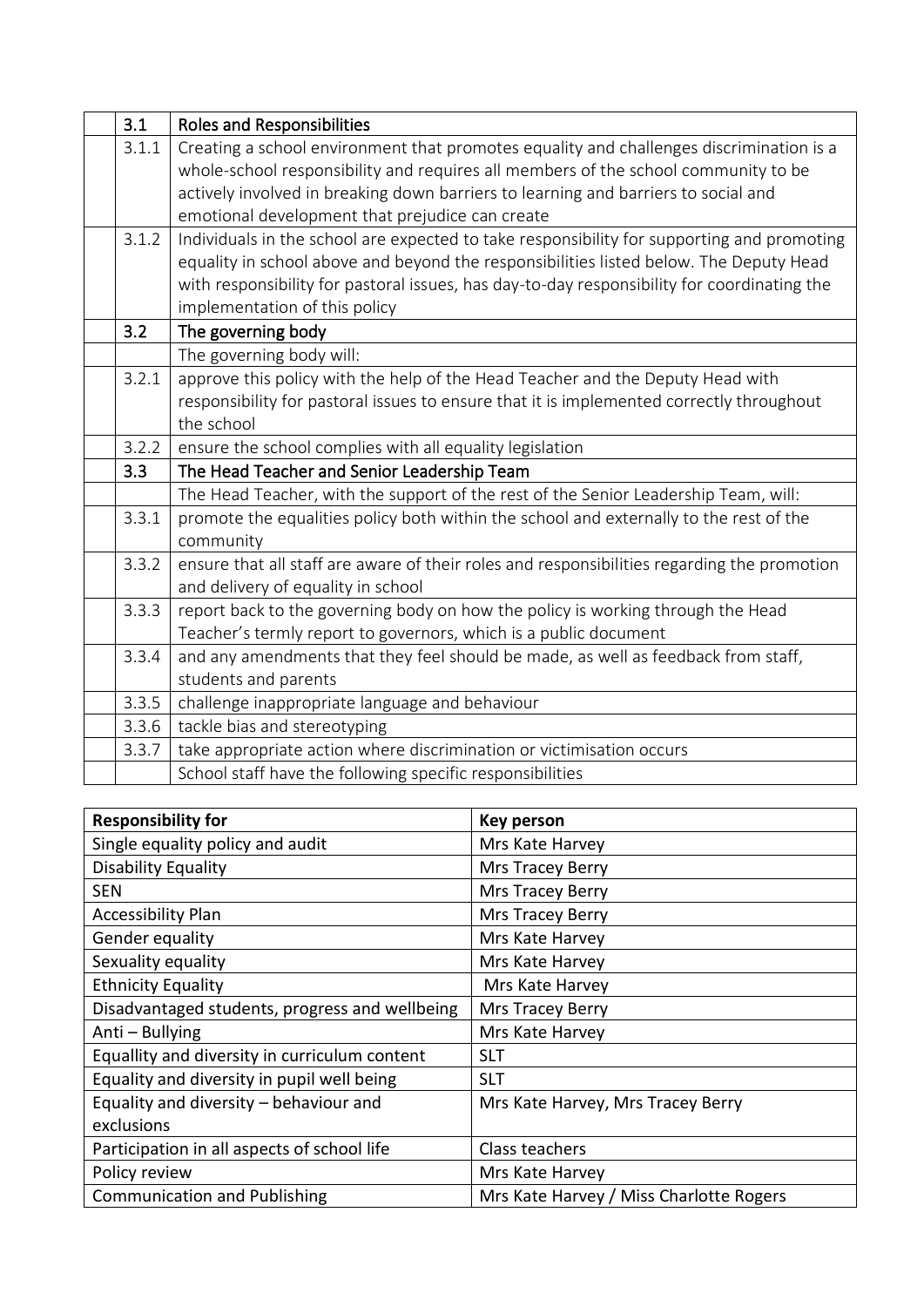| 3.4 |       | <b>Staff</b>                                                                             |
|-----|-------|------------------------------------------------------------------------------------------|
|     |       | School staff will:                                                                       |
|     | 3.4.1 | Ensure that they are up to date and aware of the contents of this policy                 |
|     | 3.4.2 | challenge inappropriate language and behaviour                                           |
|     | 3.4.3 | tackle bias and stereotyping                                                             |
|     | 3.4.4 | work to promote anti-bullying strategies as outlined in the school's behaviour and       |
|     |       | antibullying policies                                                                    |
|     | 3.4.5 | show a commitment to undertake development and training within this area                 |
|     | 3.4.6 | engage with the school in eliminating any discrimination and act as a good example to    |
|     |       | students                                                                                 |
|     | 3.4.7 | promote a positive working environment                                                   |
|     | 3.4.8 | report back to their managers immediately on any incidents relating to discrimination    |
|     |       | or victimisation, either by staff, students, or any other member of the school           |
|     |       | community, so that these incidents can be reviewed, and action taken where               |
|     |       | necessary                                                                                |
| 3.5 |       | Pupils                                                                                   |
|     |       | Pupils at the school will:                                                               |
|     | 3.5.1 | engage with the school in eliminating any discrimination                                 |
|     | 3.5.2 | promote a positive environment and a positive attitude towards equality when both        |
|     |       | in school and off the school site                                                        |
|     | 3.5.3 | report to school staff any incidents of in appropriate language or behaviour,            |
|     |       | discrimination or victimisation that they know to have occurred                          |
|     | 3.5.4 | work to promote the anti-bullying strategies outlined in the school's behaviour and      |
|     |       | antibullying policies                                                                    |
|     | 3.5.5 | set a good example regarding behaviour and social awareness to younger students          |
|     |       | and their peers                                                                          |
| 3.6 |       | Parents, carers and visitors                                                             |
|     |       | Parents and carers are expected to:                                                      |
|     | 3.6.1 | familiarise themselves with the school's single equality policy and support it by        |
|     |       | promoting a positive attitude towards equality at home                                   |
|     | 3.6.2 | attend any relevant meetings/awareness-raising sessions that they are invited to         |
|     |       | relating to the school's equality policy                                                 |
|     | 3.6.3 | work with the school to resolve any incident relating to discrimination or victimisation |
|     |       | that their child is involved in                                                          |
|     | 3.6.4 | visitors are provided with safeguarding guidance                                         |
| 3.7 |       | Key groups at risk                                                                       |
|     |       | While the school recognises that any person or group of people can become victim to      |
|     |       | discrimination, victimisation or unfair treatment, people may be more at risk of         |
|     |       | becoming victims of inequality due to:                                                   |
|     |       | • Age (for staff only)                                                                   |
|     |       | • Race and Ethnicity                                                                     |
|     |       | • English as an Additional Language                                                      |
|     |       | • Special Educational Needs                                                              |
|     |       | · Disability                                                                             |
|     |       | · Children Looked After                                                                  |
|     |       | • Gender                                                                                 |
|     |       | • Gender identity and reassignment                                                       |
|     |       | · Religion or belief                                                                     |
|     |       | • Sexual orientation                                                                     |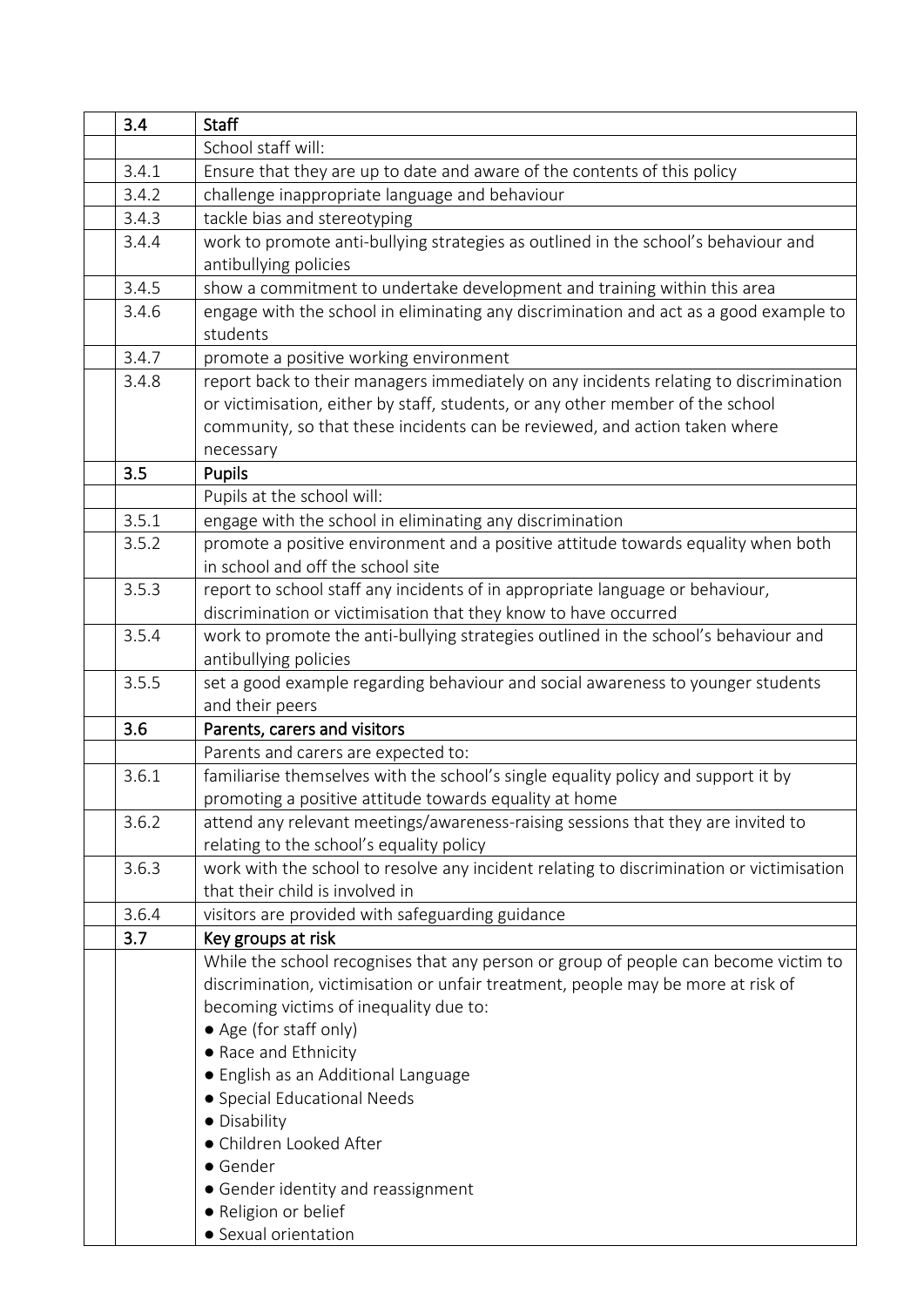|        | • Material deprivation                                                                                                                                                                                                                                                                                                                                                                                                                                                                                                                                                                                                                                                                                                                                                                                                                                                                                                                                     |
|--------|------------------------------------------------------------------------------------------------------------------------------------------------------------------------------------------------------------------------------------------------------------------------------------------------------------------------------------------------------------------------------------------------------------------------------------------------------------------------------------------------------------------------------------------------------------------------------------------------------------------------------------------------------------------------------------------------------------------------------------------------------------------------------------------------------------------------------------------------------------------------------------------------------------------------------------------------------------|
| 3.8    | <b>Student Voice (School Council)</b>                                                                                                                                                                                                                                                                                                                                                                                                                                                                                                                                                                                                                                                                                                                                                                                                                                                                                                                      |
| 3.8.1  | Through our support of the School Council we encourage our pupils to have<br>confidence in voicing their opinions and taking responsibility for the world around<br>them. It is important that we teach our students how to engage in mature social<br>interactions with all people                                                                                                                                                                                                                                                                                                                                                                                                                                                                                                                                                                                                                                                                        |
| 3.8.2  | School Council meetings are held regularly and representatives from each class in Key<br>Stage 2. The meetings are facilitated by the PSCHE Lead. Feedback from these<br>meetings are brought to the staff meetings and Senior Leadership Team meetings                                                                                                                                                                                                                                                                                                                                                                                                                                                                                                                                                                                                                                                                                                    |
| 3.9    | Recruitment                                                                                                                                                                                                                                                                                                                                                                                                                                                                                                                                                                                                                                                                                                                                                                                                                                                                                                                                                |
| 3.9.1  | Beech Hyde Primary School and Nursery is committed to providing equality of<br>opportunity for all and ensuring that all stages of recruitment and selection are fair.<br>Recruitment and selection procedures are reviewed on a regular basis to ensure that<br>applicants are not discriminated against on the grounds of age, race, ethnicity,<br>disability, gender, gender identity and reassignment, religion/belief or sexual<br>orientation                                                                                                                                                                                                                                                                                                                                                                                                                                                                                                        |
| 3.9.2  | Where a candidate is known personally to a member of the selection panel it will be<br>declared before shortlisting takes place. It may then be necessary to change the<br>selection panel to ensure that there is no conflict of interest and that equal<br>opportunities principles are adhered to                                                                                                                                                                                                                                                                                                                                                                                                                                                                                                                                                                                                                                                       |
| 3.10   | <b>Staff</b>                                                                                                                                                                                                                                                                                                                                                                                                                                                                                                                                                                                                                                                                                                                                                                                                                                                                                                                                               |
| 3.10.1 | Equal opportunities for staff                                                                                                                                                                                                                                                                                                                                                                                                                                                                                                                                                                                                                                                                                                                                                                                                                                                                                                                              |
|        | As part of our commitment to the implementation of equal opportunities principles<br>and the monitoring and active promotion of equality in all aspects of staffing and<br>employment, the school will ensure that:<br>• all staff appointments and promotions are made on the basis of merit and ability<br>and in compliance with the law<br>• staffing of the school reflects the diversity of our community wherever possible<br>• we eliminate discrimination and harassment in our employment practice and<br>actively promote equality across all groups within our workforce<br>• we respect the religious beliefs and practice of all staff, students and parents, and<br>comply with reasonable requests relating to religious observance and practice<br>· all staff, including support and administrative staff, receive appropriate training and<br>opportunities for professional development, both as individuals and as groups or<br>teams |
| 3.10.2 | Staff disciplinary procedures                                                                                                                                                                                                                                                                                                                                                                                                                                                                                                                                                                                                                                                                                                                                                                                                                                                                                                                              |
|        | Beech Hyde Primary School is committed to ensuring that all school staff are treated<br>fairly and consistently and this is held to account through our staff disciplinary and<br>grievance policies The school's staff appraisal policy provides more information on<br>how the school monitors staff performance. The school has a whistle-blowing policy<br>to enable staff to voice complaints and grievances in the confidential environment of<br>the school. Under this policy all grievances are dealt with fully, promptly, and fairly                                                                                                                                                                                                                                                                                                                                                                                                            |
| 3.11   | Pupils                                                                                                                                                                                                                                                                                                                                                                                                                                                                                                                                                                                                                                                                                                                                                                                                                                                                                                                                                     |
| 3.11.1 | Behaviour, exclusions and attendance                                                                                                                                                                                                                                                                                                                                                                                                                                                                                                                                                                                                                                                                                                                                                                                                                                                                                                                       |
|        | The school behaviour policy takes full account of the duties under the Equality Act.<br>The school makes reasonable, appropriate and flexible adjustments for pupils with<br>special educational needs and disabilities. Data on exclusions and absence from<br>school is closely monitored for evidence of over-representation of different groups,<br>and action is taken to address any concerns that arise in this area                                                                                                                                                                                                                                                                                                                                                                                                                                                                                                                                |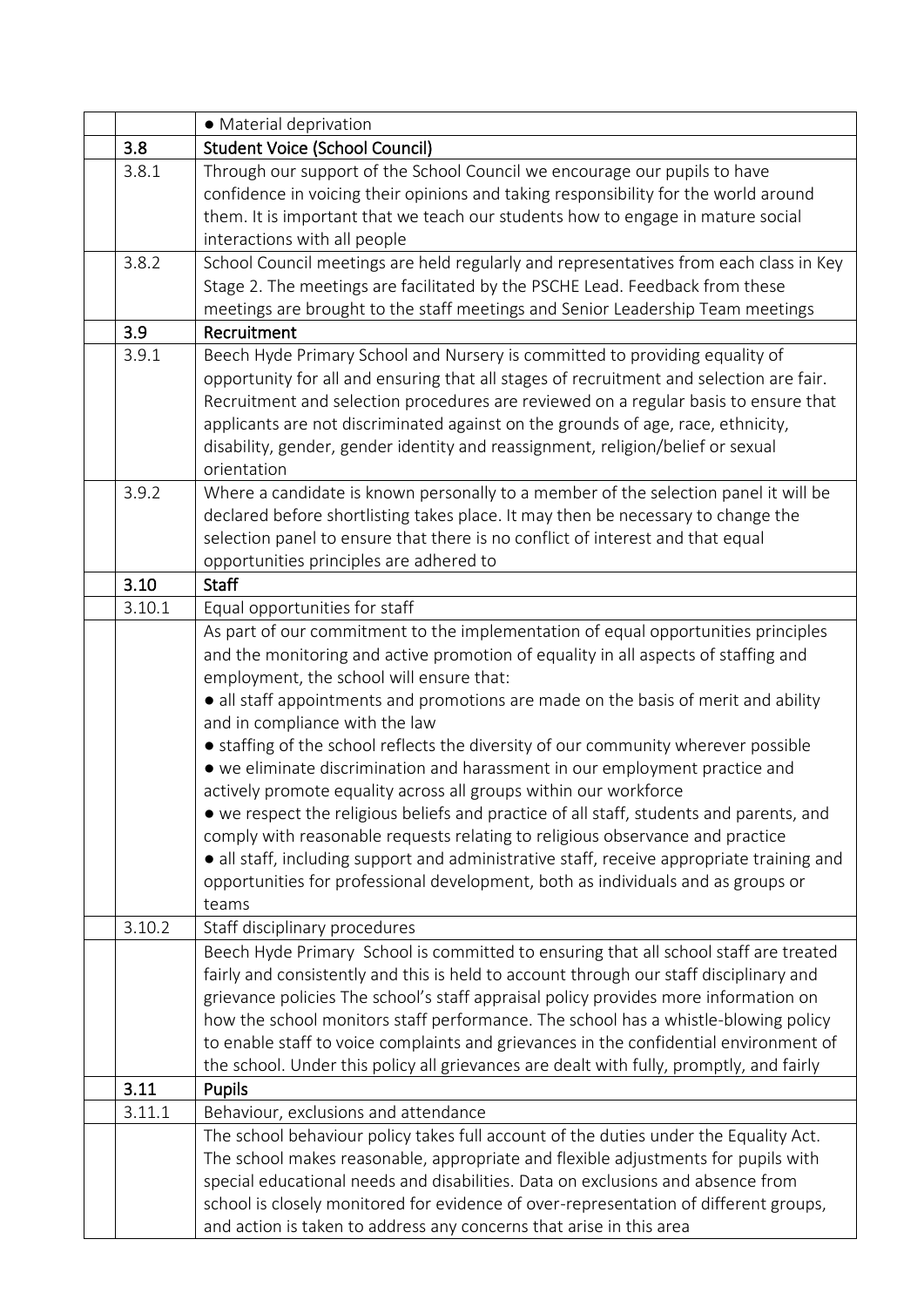|    | 3.12   | The curriculum                                                                          |
|----|--------|-----------------------------------------------------------------------------------------|
|    | 3.12.1 | Equality across the curriculum is developed through activities that encourage           |
|    |        | students to reflect on the significance of what they are learning, and to recognise any |
|    |        | challenges that there may be to their own attitude and lifestyle                        |
|    | 3.12.2 | All curriculum areas seek illustrations and examples drawn from a wide range of         |
|    |        | cultural and social contexts. Learning experiences give students opportunities to:      |
|    |        | • Talk about personal experiences and feelings                                          |
|    |        | • Express and clarify ideas and beliefs                                                 |
|    |        | • Speak about difficult events, e.g. bullying, discrimination, world events etc.        |
|    |        | • Share thoughts and feelings with other people                                         |
|    |        | • Consider others' needs and behaviour                                                  |
|    |        | • Show empathy                                                                          |
|    |        | • Develop self-esteem and a respect for others                                          |
|    |        | · Develop resilience                                                                    |
|    | 3.12.3 | Lessons provide opportunities to enable students to develop morally, spiritually,       |
|    |        | socially and culturally $-$ e.g. skills and attitudes such as empathy, respect, open    |
|    |        | mindedness, sensitivity and critical awareness. Many curriculum areas provide           |
|    |        | opportunities for students to:                                                          |
|    |        | • Explore British values                                                                |
|    |        | • Debate high profile and emotive world issues and events                               |
|    |        | • Learn an awareness of treating all as equals                                          |
|    |        | • Agree and disagree in a constructive manner                                           |
|    |        | • Work cooperatively and collaboratively                                                |
|    | 3.12.4 | All students are given equal access to the curriculum, extra-curricular activities.     |
|    |        | Funding is available for students who would otherwise not be able to participate due    |
|    |        | to financial constraints                                                                |
|    | 3.13   | <b>Outcomes</b>                                                                         |
|    | 3.13.1 | One of the most important indicators of how successful the school is in promoting       |
|    |        | equality and eliminating discrimination are the outcomes for various individuals and    |
|    |        | groups. Where robust analysis of outcomes reveals poorer outcomes for any               |
|    |        | particular groups, an impact assessment will be carried out and an action plan put in   |
|    |        | place to aid these outcomes. Action plans will outline:                                 |
|    |        | · objectives and specific actions to be taken                                           |
|    |        | • expected impact and indicators of achievement (success criteria)                      |
|    |        | • clear timescales                                                                      |
|    |        | • who has lead responsibility                                                           |
|    |        | • resource implications                                                                 |
|    |        | · dates for review                                                                      |
|    | 3.14   | <b>Equality impact assessments</b>                                                      |
|    | 3.14.1 | Impact assessments are carried out as part of the review of all school policies and     |
|    |        | assess whether school policies or plans are having a negative or positive impact on     |
|    |        | groups and individuals within the school community                                      |
| 4. |        | <b>MONITORING</b>                                                                       |
|    | 4.1    | Monitoring and review                                                                   |
|    |        | This single equality policy will be reviewed every two years by the governing body,     |
|    |        | unless there is specific reason for it to be reviewed earlier (for example an incident  |
|    |        | involving members of the school community or new legislation). Governors will           |
|    |        | review how effective it is in tackling discrimination, promoting access and             |
|    |        | participation, equality and good relationships between different groups, and that it    |